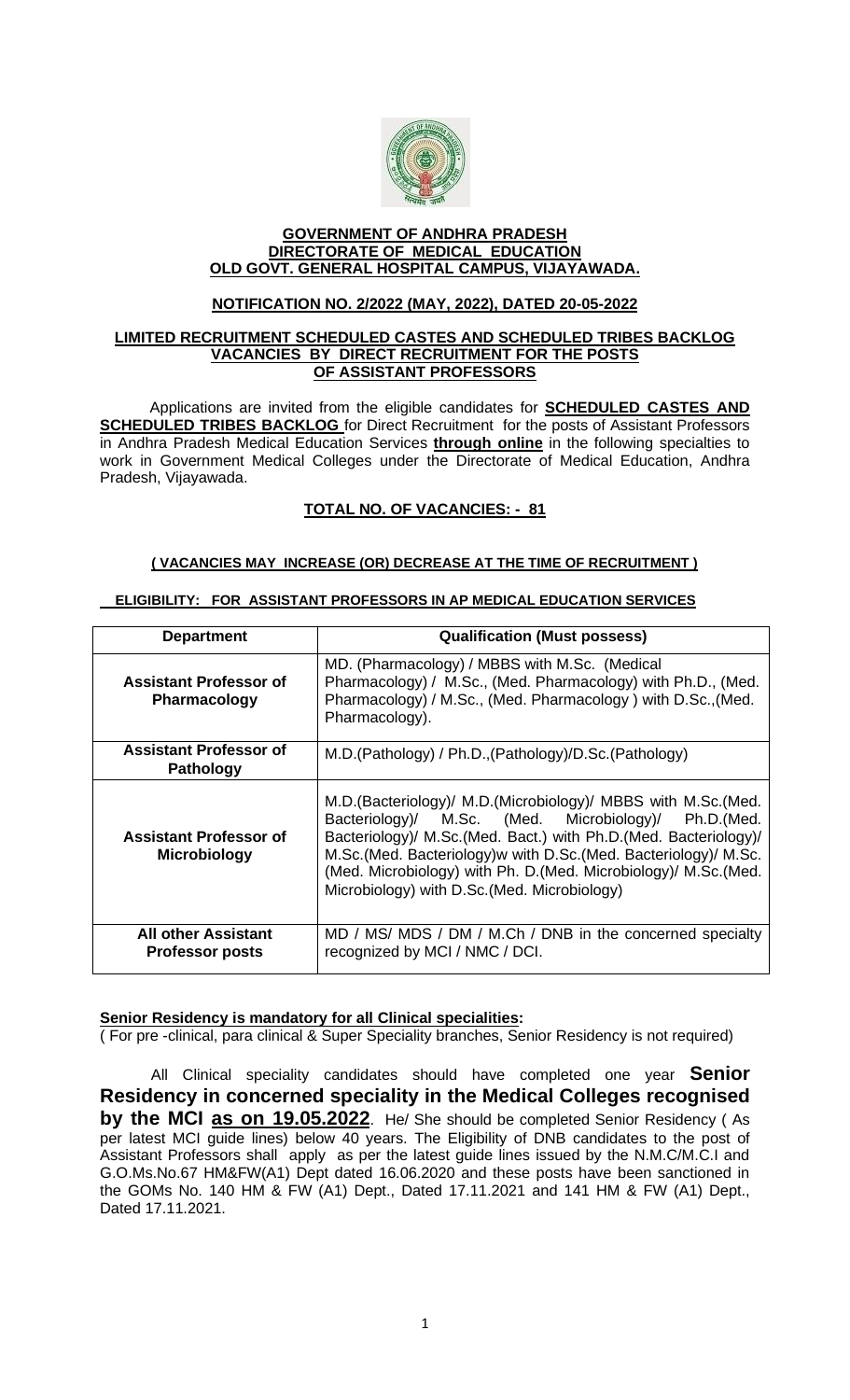. The DNB candidates who have completed the course in an institute recognised by the MCI / NMC, should be completed one year senior residency in a Medical College. The DNB candidates from institutes not recognised by MCI / NMC needs to complete 3 years junior residency in addition to one year senior residency after processing DNB.

# The Senior residency should have been completed before 40 years of age.

 ( For Super Speciality branches, Non Clinical and Dental Specialities, Senior Residency is not required)

 **PAY SCALE** - As per G.O.Ms.No.60 & 61 HM&FW (A1) Dept dated 10.06.2020, During the probation period of (3) years, Consolidated Pay ( Per month) of Rs.92,000/- will be paid and the 7<sup>th</sup> UGC Pay scales (GOMs. No. 22, HM & FW (A1) Dept., Dated 01.03.2021) will be applicable after completion of the probation period.

# **Age: : As per Government Memo No.3543366/B1/2020 HM&FW(B1) Dept dated 16-06- 2020.**

- **1.** 1. SC/ST candidates should not have completed **47** years as on **19-05-2022** (should not have been born before **19-05-1975).**
- 1. Physically Handicapped persons should not have completed **52** years as on **19-05-1970**

# **Reservations:**

Rule of Reservations will apply as per A.P. State Govt. Rules in force.

The recruitment is subject to the out come of any O.As / W.Ps pending before court and likely to arise in the matter

**Local Candidature :** Candidates who belong to AP only need to apply. (Local candidates who studied from  $4<sup>th</sup>$  Class to 10<sup>th</sup> Class in the State of A.P. and candidates who migrate to any part of AP from the State of Telangana within a period of 3 years from 2<sup>nd</sup> June 2014. (G.O. No. 132 GAD Dt.13-6-2016 & G.O.Ms.No. 133 GAD 13.06.2016). **The Residence Certificate / Nativity Certificate issued by MRO / Tahasildar should not be allowed for Local consideration without mentioning the G.O. No. 132 GAD Dt.13-6-2016 & G.O.Ms.No. 133 GAD 13.06.2016 for the candidate who studied in the state of Telangana before bifurcation.**

# **Application Procedure:**

1. **Application :** Candidates who have studied from 4<sup>th</sup> Class to 10<sup>th</sup> Class in the existing A.P. State and the children of relocated employees as mentioned in GO should only apply online from the official website of Director of Medical Education, A.P. **[http://dme.ap.nic.in](http://dme.ap.nic.in/)**

# **2. On line procedure.**

- $\triangleright$  Candidates has to login to DME official website
	- **[http://dme.ap.nic.in](http://dme.ap.nic.in/)**
- $\triangleright$  He / She has to read the notification and fill all the columns by following the instructions given in the software. Instructions sheets are enclosed.
- **3. The candidate has to enter his / her details, and submit the application with relevant data.**
- **4.** The candidates has to pay the application fee Rs..1000/-.

# Mode of payment **ONLINE PAYMENT**

**5. Availability of online application : from 23-05-2022 Last date of submission** of application on line on or before **06-06-2022** at **5.PM**.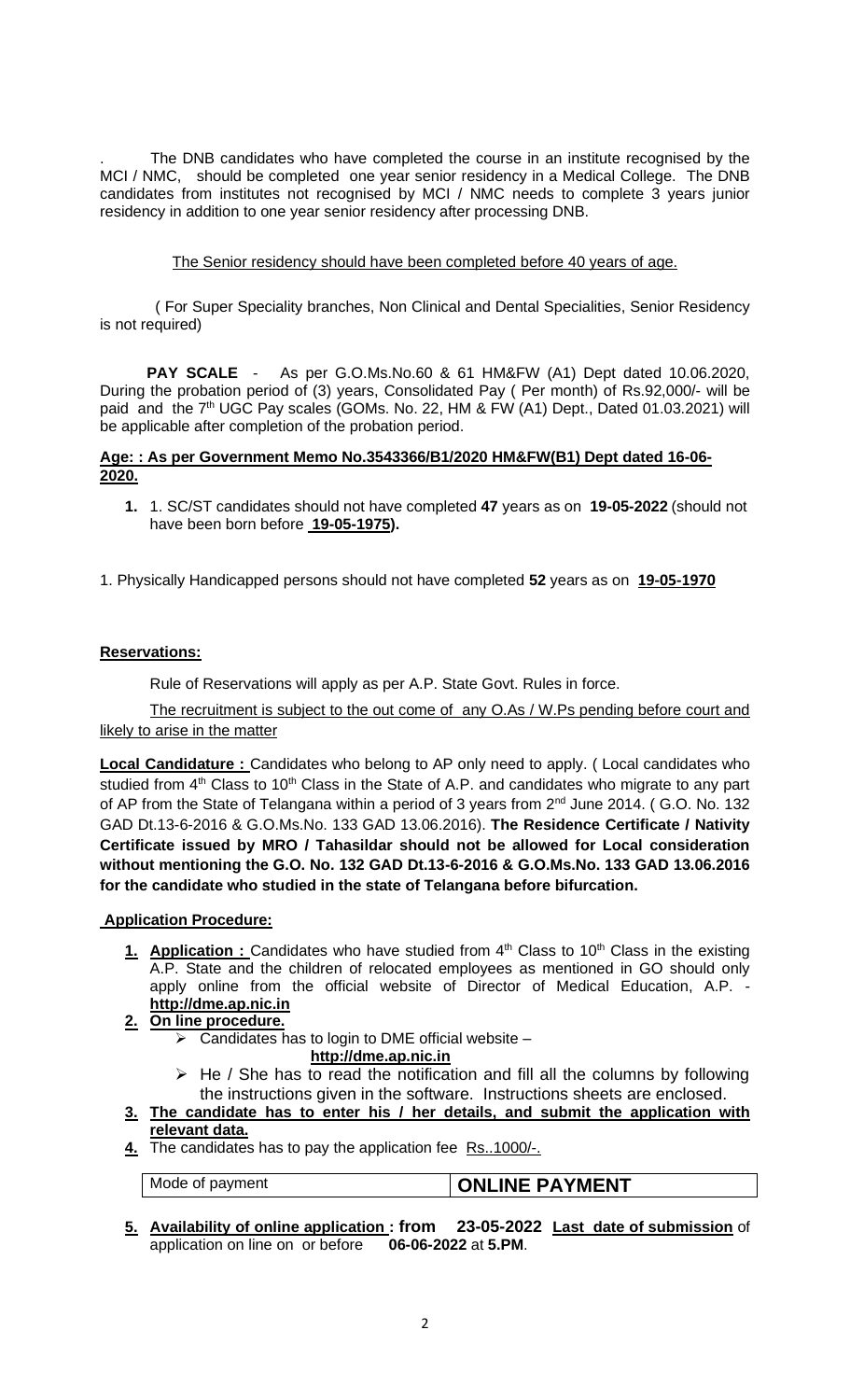- **6. Improperly filled** applications or inadequate documents are summarily rejected.
- **7.** If any of the information provided by the applicant is found to be incorrect, at any time of his/her appointment will be cancelled without any prior notice.
- **8. The following documents must be uploaded while filling the application The applicants will not be permitted to submit the relevant documents after last date of application. And such applications will be rejected.**

# *9. The Applicant must submit the physical copy of Online Application submitted by the individual, along with the copies of documents uploaded without fail to the following address :*

# **DIRECTOR OF MEDICAL EDUCATION, OLD GOVERNMENT HOSPITAL PREMISES, HANUMANPETA, VIJAYAWADA 520003, ANDHRA PRADESH.**

N O T E :- for documents PDF conversion ( page / pages) use document scanner / cam scanner

|                | Latest Passport Size photo                                                                     |  |  |  |  |  |  |  |  |  |  |
|----------------|------------------------------------------------------------------------------------------------|--|--|--|--|--|--|--|--|--|--|
| $\overline{2}$ | Signature                                                                                      |  |  |  |  |  |  |  |  |  |  |
| 3              | S.S.C. certificate (proof of date of birth)                                                    |  |  |  |  |  |  |  |  |  |  |
| $\overline{4}$ | Study certificate from class IV to X (Proof of local candidates)                               |  |  |  |  |  |  |  |  |  |  |
| 5              | Registration of PG / Super-specialty / DNB degree with A.P. Medical Council.                   |  |  |  |  |  |  |  |  |  |  |
| 6              | Marks lists of Post graduation (MD / MS / Mch / DM / DNB / MDS /M.Sc (All marks                |  |  |  |  |  |  |  |  |  |  |
|                | Memos)) Applications without mark list will not be considered * mandatory document.            |  |  |  |  |  |  |  |  |  |  |
| $\overline{7}$ | Copy of Degree Certificates                                                                    |  |  |  |  |  |  |  |  |  |  |
|                | 1. MBBS                                                                                        |  |  |  |  |  |  |  |  |  |  |
|                | 2. Post graduation MD / MS / MDS / DNB                                                         |  |  |  |  |  |  |  |  |  |  |
|                | 3. Super Specialty DM / M.Ch / DNB                                                             |  |  |  |  |  |  |  |  |  |  |
|                | 4. Others M.Sc., / Ph.D., /M.D.S.,/ D.Sc Degree Certificates.                                  |  |  |  |  |  |  |  |  |  |  |
| 8              | Latest integrated Caste Certificate in case SC/ST/BC. (Certificates issued by MRO in           |  |  |  |  |  |  |  |  |  |  |
|                | case of SC/BC specifying caste and sub-group indicating A/B/C/D/E in case of BC's)             |  |  |  |  |  |  |  |  |  |  |
| 9              | Disability Certificate – Issued by concerned Medical board or SADAREM                          |  |  |  |  |  |  |  |  |  |  |
| 10             | S.R. completion certificate (Should complete one year of SR as on the date of                  |  |  |  |  |  |  |  |  |  |  |
|                | <b>Notification)</b>                                                                           |  |  |  |  |  |  |  |  |  |  |
| 11             | <b>Aadhar Card</b>                                                                             |  |  |  |  |  |  |  |  |  |  |
| 12             | Service certificate (contract) - Doctors who are working on contract service with Govt. should |  |  |  |  |  |  |  |  |  |  |
|                | produce service certificate from concerned Director / Commissioner.                            |  |  |  |  |  |  |  |  |  |  |
| 13             | Migration certificate those who are coming from the Telangana State to Andhra                  |  |  |  |  |  |  |  |  |  |  |
|                | Pradesh as per G.O.Ms.No.132 & 133 GA (SPF&MC) Dept dated 13.06.2016                           |  |  |  |  |  |  |  |  |  |  |

**10. Provisional Merit list :** The provisional list of Eligible / Not eligible candidates will be displayed in the DME Website along with merit scored by them.

# **Selection Process:**

The selection is as per G.O. Ms. No. 154 HM & FW (A2) Dept., Dt. 4.5.2002, Letter Dated 24-08-2010 of the Registrar, Dr. NTR UHS, Vijayawada, G.O. Ms. No. 109 HM & FW (A2) Dept., Dt. 23.6.2014, Govt., Memo No.4298/A1/2015 HM&FW (A2) Dept dated 22-04-2015, G.O.Ms.No.60 HM&FW (A1) Dept dated 10.06.2020 and G.O.Ms.No.61 HM&FW (A1) Dept dated 10.06.2020, G.O.Ms.No.66 HM&FW(A1) Dept dated 16-06-2020, and G.O.Ms.No.67 HM&FW(A1) Dept dated 16.06.2020 and Govt Memo No. HMF01-MEDU0DME/67/2021-A1, Dated 29.04.2021, GOMs. No. 140 HM & FW (A1) Dept., Dated 17.11.2021 and GOMs. No. 141 HM & FW (A1) Dept., Dated 17.11.2021 as follows :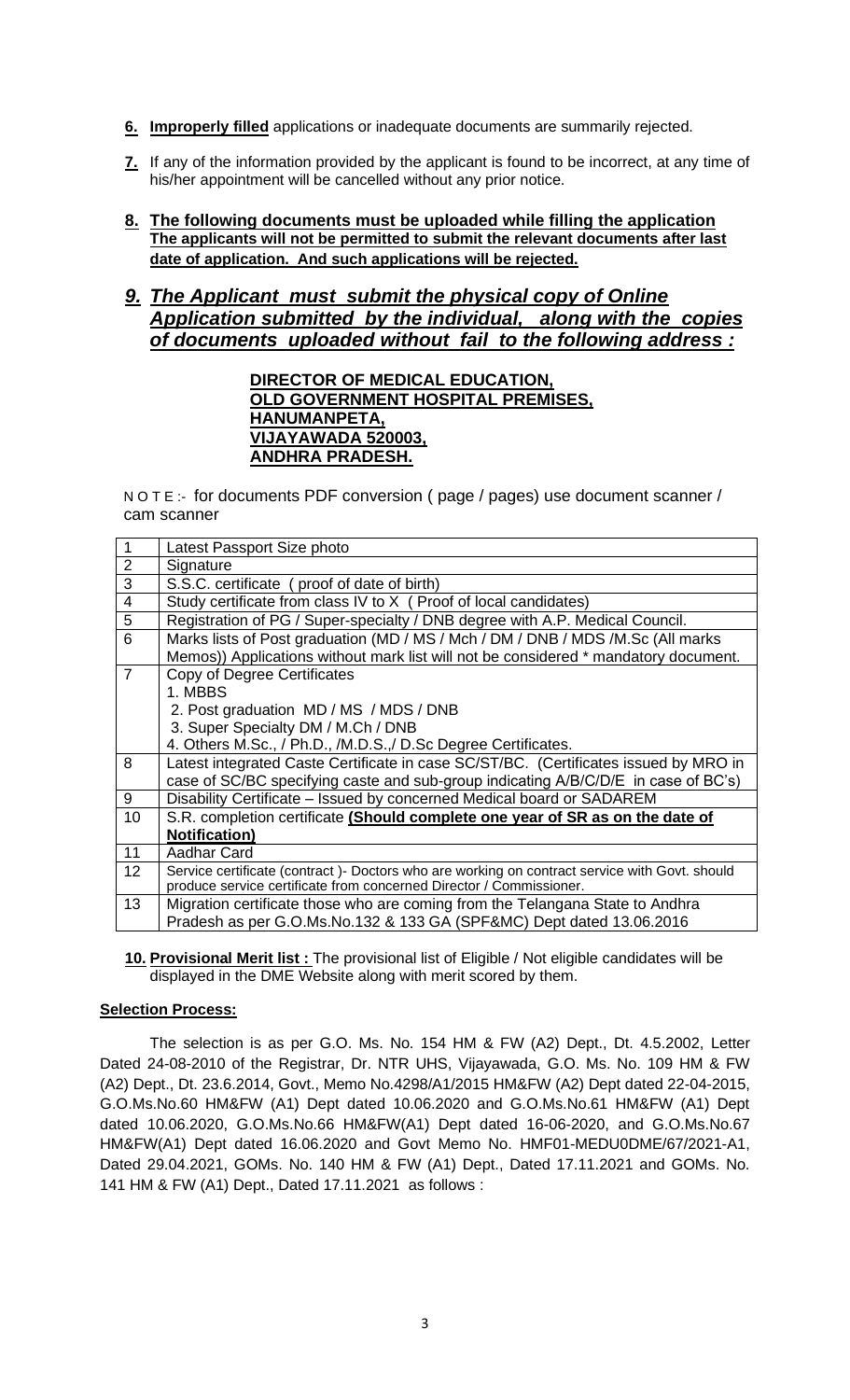#### 1. **Weightage** Total Marks : 100

i. 75 Marks obtained in qualifying PG degree / super speciality Examination.

**Regarding the Grades** : (Marks will be considered as 75%) (As per Govt Memo No. 4296/A1/2015, Dated 22.04.2015)

| 1) $Grade - A$ | Distinction   | 75% to 85% mean 80% |  |
|----------------|---------------|---------------------|--|
| 2) Grade – B+  | Above Average | 65% to 74% mean 70% |  |
| 3) Grade – B   | Pass          | 50% to 64% mean 57% |  |

- ii. Those who are not having PG marks memo, percentage of marks to be taken as 50% (50%x75=37.50)
- iii. Weightage for No. of years since passing qualifying examination is up to 10 marks @ 1 mark per PG / Super-specialty completed year.
- iv. Weightage for Contract service in Govt. Institutions up to 15 marks.
	- a) 2.5. marks per six months in Tribal Area,
	- b) 2 marks per six months in Rural Area.
	- c) 1 mark per six months in Urban Area
- v. Weightage will be awarded up to 15% for the candidates who rendered their services on contract basis for COVID -19 duties. They should submit the Service Certificate singed by the Superintendent of Teaching Hospital / DM & HO / DCHS should be enclosed. This weightage will be awarded as per GORt. No. 211, HM & FW (B2) Dept., Dated 08.05.2021.
- v. 5 (five) marks of weightage will be provided to the candidates in the recruitment of Assistant Professors, who have completed PG/Super Speciality from Central Institutions. However, total weightage is maximum of 15 marks only.
- vi. No Interview marks.
- vii. **In-service candidate**:
	- a. Candidate who is already in service and desires to apply in Direct Recruitment shall have to obtain NOC from concerned Director/Commissioner/DME and enclose the same.
	- b. Such candidates, if already claimed benefit of weightage in the earlier recruitment will not be getting the benefit for second time.
	- c. Such candidates, if selected, will have to submit accepted resignation letter from the concerned Director/Commissioner/DME and then only will be permitted to join as Assistant Professor.
- 2. The decision of the selection committee as per G.O. Ms. No. 109, HM & FW (A2) Dept., Dt. 23.6.2014, Govt., Memo No.4298/A1/2015 HM&FW (A2) Dept dated 22-04-2015 and G.O. Ms. No. 154, HM & FW (A1) Dept., Dt. 4.5.2002 in all aspects and all respects pertaining to application and its acceptance or rejection as the case may be, the selection or otherwise of any candidate shall be final in all respects and binding on all concerned.
- 3. The selection committee also reserves its rights to alter or modify regarding conditions laid down in the notification for selection and also posts notified.

 Sd/- Dr. M. Raghavendra Rao, Director of Medical Education.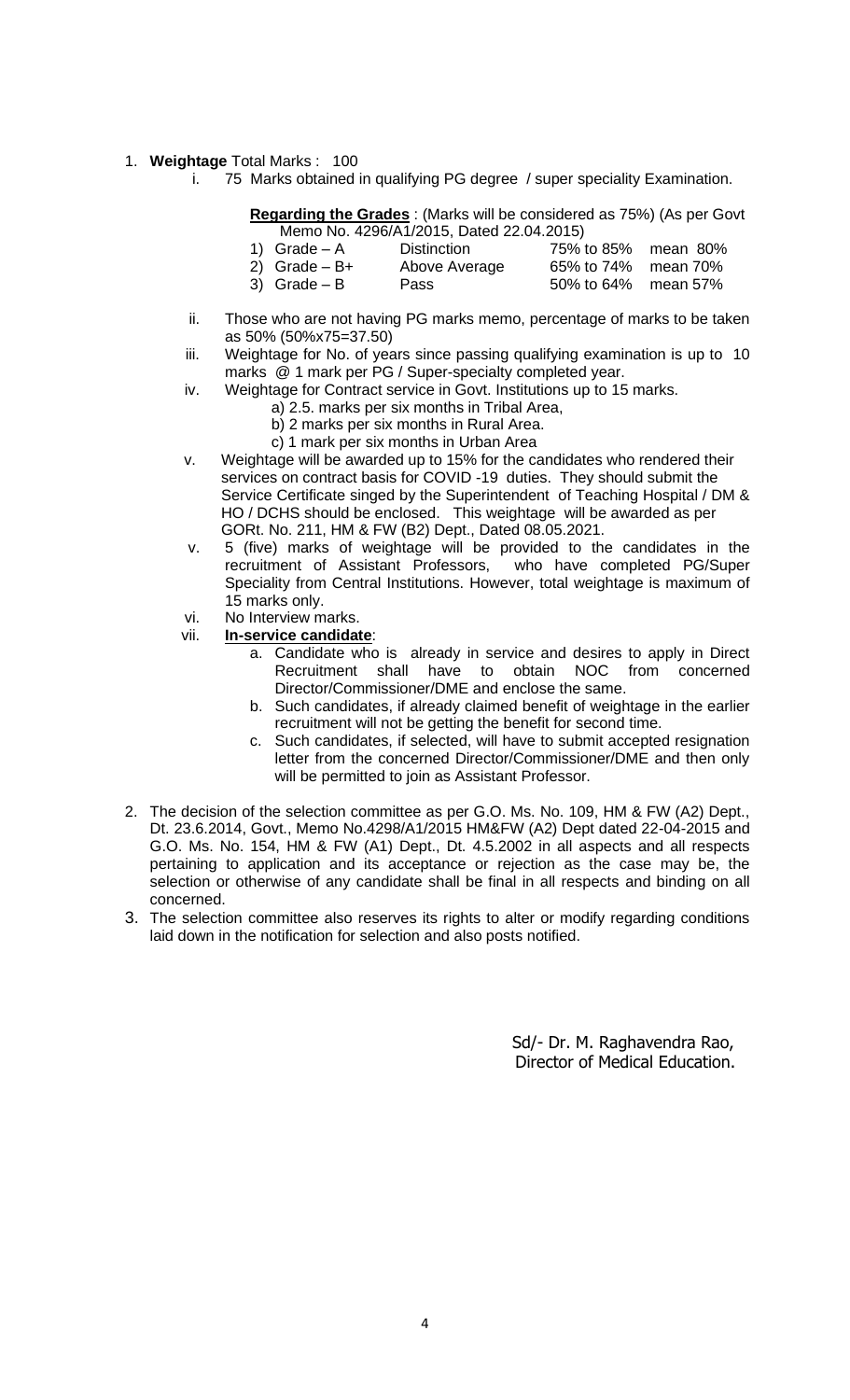| $\dot{\mathcal{Z}}$<br>$\overline{\sigma}$ | Name of the<br><b>Department</b> |                                                                                       | Vacancies<br>Total |  |  |  |  |  |  |  |  |  |
|--------------------------------------------|----------------------------------|---------------------------------------------------------------------------------------|--------------------|--|--|--|--|--|--|--|--|--|
|                                            | <b>Clinical</b>                  |                                                                                       |                    |  |  |  |  |  |  |  |  |  |
| 1                                          | General<br>Surgery               | <b>BACKLOG VACANCIES : 58.ST(W)</b>                                                   | 1                  |  |  |  |  |  |  |  |  |  |
| $\overline{2}$                             | Anaesthesia                      | <b>BACKLOG VACANCIES: 58.ST (W),8.ST (W)</b>                                          | $\overline{2}$     |  |  |  |  |  |  |  |  |  |
| 3                                          | Orthopaedics                     | <b>BACKLOG VACANCIES: 8.ST(W),58.ST(W),87.SC(W),2.SC(W),8.ST(W),</b>                  |                    |  |  |  |  |  |  |  |  |  |
| 4                                          | <b>ENT</b>                       | <b>BACKLOG VACANCIES:41.SC,</b>                                                       |                    |  |  |  |  |  |  |  |  |  |
| 5                                          | <b>DVL</b><br>(Dermatology       | <b>BACKLOG VACANCIES: 25.ST,27.SC</b>                                                 |                    |  |  |  |  |  |  |  |  |  |
| 6                                          | Radiadiagnosis<br>/ Radiology    | <b>BACKLOG VACANCIES: 33.ST, 58.ST (W), 75.ST, 83.ST, 2.SC</b><br>(W), 7.SC, 8.ST (W) |                    |  |  |  |  |  |  |  |  |  |
| $\overline{7}$                             | Radiotherapy                     | <b>BACKLOG VACANCIES: 2.SC,33.ST,</b>                                                 |                    |  |  |  |  |  |  |  |  |  |
| 8                                          | Emergency<br>Medicine            | BACKLOG VACANCIES: 7.SC,8.ST (W), 16.SC                                               | 3                  |  |  |  |  |  |  |  |  |  |
| 9                                          | Transfusion<br>Medicine          | 1<br>1                                                                                | $\overline{2}$     |  |  |  |  |  |  |  |  |  |
| 10                                         | Hosptl. Admn.                    | <b>BACKLOG VACANCIES: 2.SC (W),8.ST (W),</b>                                          | $\overline{2}$     |  |  |  |  |  |  |  |  |  |

#### **ANNEXURE - 1 - DIRECT RECRUITMENT -2/2022 - LIMITED NOTIFICATION FOR SC, ST BACKLOG VACANCIES - MAY, 2022**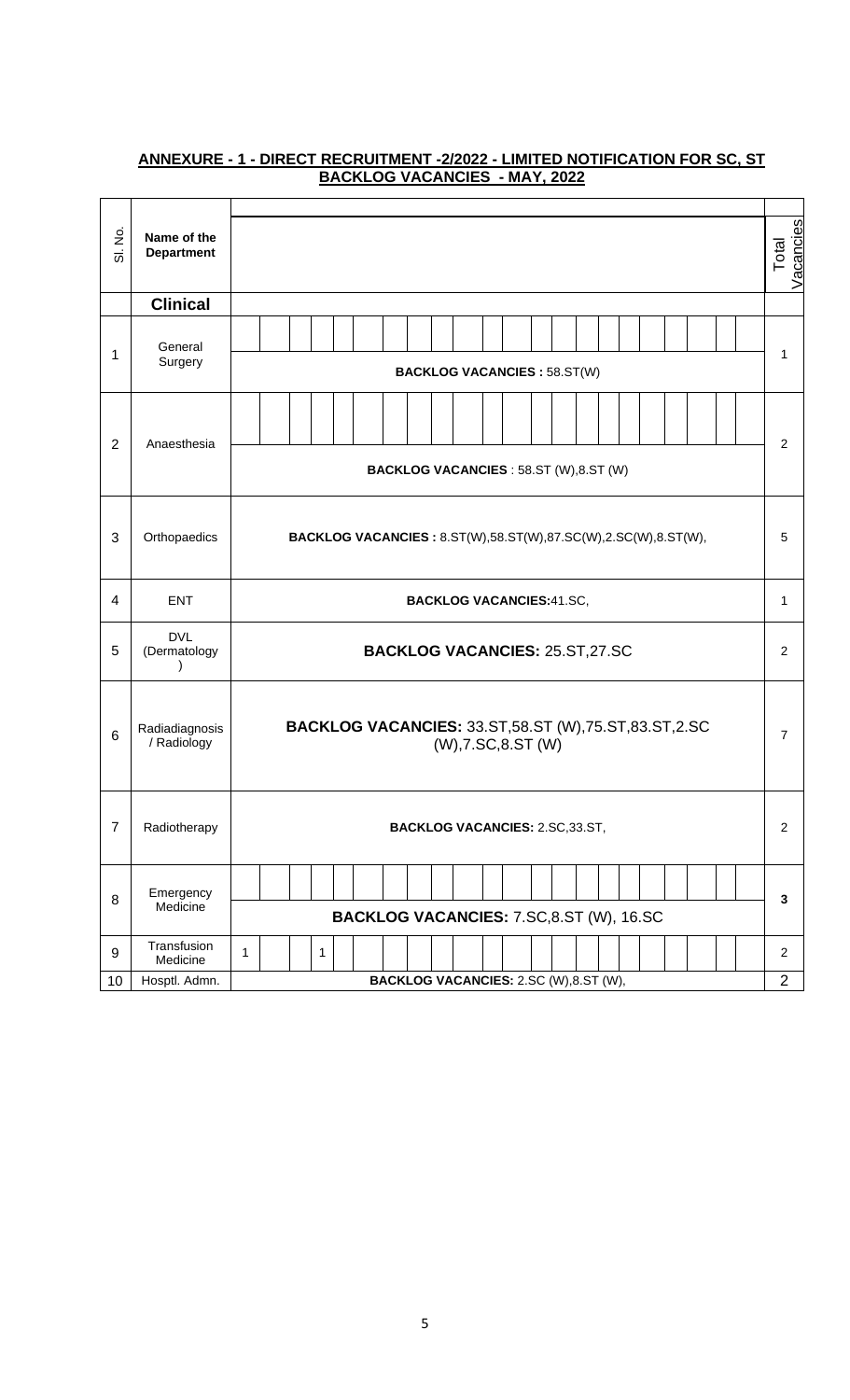|    | <b>Non Clinical</b>                  |                                                                                                            |              |  |  |  |  |  |  |  |  |  |  |
|----|--------------------------------------|------------------------------------------------------------------------------------------------------------|--------------|--|--|--|--|--|--|--|--|--|--|
| 11 | Pharmacology                         | <b>BACKLOG VACANCIES: 2.SC (W), 7.SC, 8.ST (W)</b>                                                         |              |  |  |  |  |  |  |  |  |  |  |
| 12 | <b>Forensic Medicine</b>             | <b>BACKLOG VACANCIES:</b> 8.ST (W),47.SC (W),58.ST (W), 66.SC (W),87.SC (W),2.SC<br>(W),8.ST (W),22.SC (W) |              |  |  |  |  |  |  |  |  |  |  |
| 13 | SPM (Community<br>Medicine)          | <b>BACKLOG VACANCIES: 58.ST (W)</b>                                                                        |              |  |  |  |  |  |  |  |  |  |  |
|    | <b>Super</b><br><b>Speciality</b>    |                                                                                                            |              |  |  |  |  |  |  |  |  |  |  |
| 14 | Cardiology                           | <b>BACKLOG VACANCIES:</b><br>8.ST(W),22.SC(W),27.SC,33.ST,41.SC,47.SC (W),                                 | 6            |  |  |  |  |  |  |  |  |  |  |
| 15 | Endocrinology                        | BACKLOG VACANCIES: 2.SC (W), 7.SC, 8.ST (W)<br>3                                                           |              |  |  |  |  |  |  |  |  |  |  |
| 16 | Gasto-Enterology<br>(Medical)        | <b>BACKLOG VACANCIES:</b> 2.SC (W), 7.SC, 8.ST (W), 22.SC (W), 25.ST<br>5                                  |              |  |  |  |  |  |  |  |  |  |  |
| 17 | Neurology                            | <b>BACKLOG VACANCIES: 2.SC (W), 8.ST (W), 16.SC, 22.SC (W), 25.ST</b>                                      |              |  |  |  |  |  |  |  |  |  |  |
| 18 | Cardio Thoracic<br>Surgery / C.V.T.S | BACKLOG VACANCIES: 2.SC(W),8.ST(W),22.SC(W),33.ST,                                                         |              |  |  |  |  |  |  |  |  |  |  |
| 19 | <b>Plastic Surgery</b>               | <b>BACKLOG VACANCIES: 27.SC</b>                                                                            | $\mathbf{1}$ |  |  |  |  |  |  |  |  |  |  |
| 20 | Paediatric Surgery                   | BACKLOG VACANCIES: 8.ST (W), 22.SC (W), 25.ST,                                                             |              |  |  |  |  |  |  |  |  |  |  |
| 21 | Urology                              | BACKLOG VACANCIES: 2.SC(W)8.ST(W),22.SC(W),<br>3                                                           |              |  |  |  |  |  |  |  |  |  |  |
| 22 | Neuro-Surgery                        | BACKLOG VACANCIES: 2.SC (W),8.ST (W),22.SC (W),47.SC (W),<br>4                                             |              |  |  |  |  |  |  |  |  |  |  |
| 23 | Nephrology                           | BACKLOG VACANCIES: 8.ST (W), 16.SC, 22.SC (W), 25.ST, 27.SC                                                | 5            |  |  |  |  |  |  |  |  |  |  |
| 24 | <b>Surgical Oncology</b>             | BACKLOG VACANCIES: 2.SC(W)                                                                                 | 1            |  |  |  |  |  |  |  |  |  |  |
| 25 | <b>Medical Oncology</b>              | BACKLOG VACANCIES: 2.SC (W)<br>1                                                                           |              |  |  |  |  |  |  |  |  |  |  |